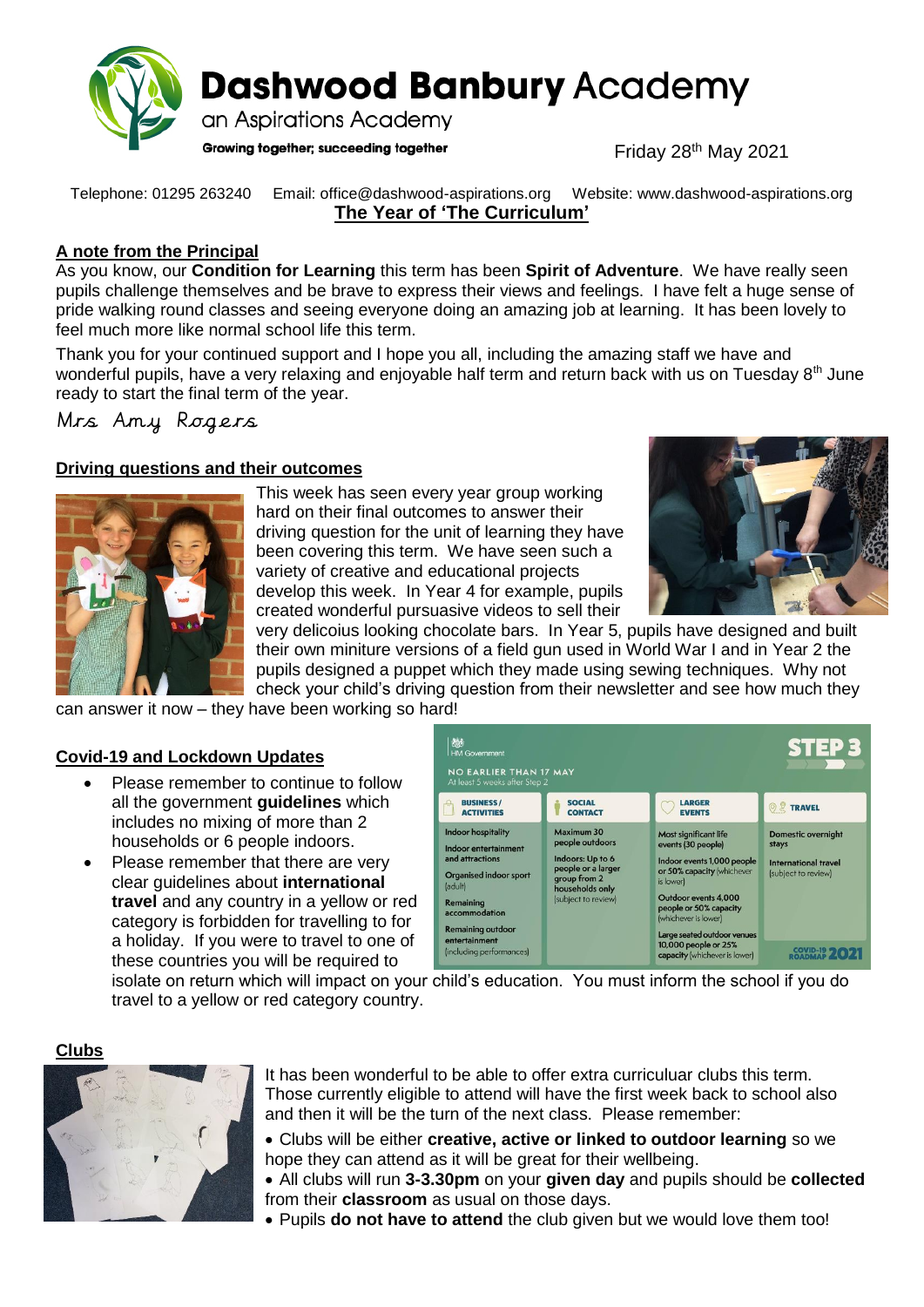## **Enterprise event**

Our annual enterprise event had to be cancelled last year but we didn't want to miss another opportunity so we have developed a safer way of managing a slightly different version this year. Pupils in Year 3-5 will be making products to sell in our Enterprise Fair on Friday 11<sup>th</sup> June. Each class in Years 3-5 will be given a time slot to visit the fair and purchase items the pupils make to raise money for class resources. This event develops their money sense and is a great citizenship learning unit. We have created a risk assessment for the event to be Covid secure which includes no mixing of bubbles, those selling items with wear gloves and all pupils will sanitise their hands before attending the event. Pupils in Years 3-5 can therefore bring in some small change to buy items that day (every item will be 50p so we suggest £1-2 will be plenty of money). We cannot wait to hold this exciting event and know the pupils will really excel in their leadership and responsibility skills. Watch this space for photos next term!

# **Health and Safeguarding**

- Please remember to follow the latest **government guidelines** for Covid safety.
- **Online safety** remember to sign up for the free \App to support your child's safety online at: <https://info.nationalonlinesafety.com/mobile-app>
- We are so proud to say our **bike/scooter** rack is full up daily which means so many of you are cycling/scooting or even walking to school. This is amazing! Please keep this up to help keep your child healthy and in a positive mind-set on their arrival.
- Pupil **wellbeing** is a vital and integral part of our curriculum and something we discuss on a daily basis with pupils. Over the holidays, please ensure they eat healthy food, get lots of exercise and have down time to relax such as practicing slow breathing exercises or having a soak in a bath.



- **Oral hygiene** is becoming a greater part of the curriculum and something Oxfordshire County Council are really working with parents/carers on. We recently attended some training which gave some great tips and we will share these with you each half term. This terms tip is: to supervise all children under the age of 8 and ensure everyone brushes at a 45 degree angle, covering the surface of every tooth in circular motions for 2 minutes, twice a day.
- **Water bottles should contain water only – no juice please.** This supports positive oral hygiene too.



# **Important Dates and reminders**

 $\triangleright$  Free cricket event in the holidays – please see the leaflet to the left for details.

 Uniform: Please make sure your child is wearing **full uniform** now and have a black and white PE kit in school daily (football kits are not part of the school uniform policy). You can find out our full policy at: [https://www.dashwood](https://www.dashwood-aspirations.org/parent-information/uniform/)[aspirations.org/parent-information/uniform/](https://www.dashwood-aspirations.org/parent-information/uniform/)

 $\triangleright$  Reading: please make sure your child reads daily  $$ ideally every other day and book and if they are in Years 1-6, they use Lexia every other day too. Reading develops language and a love for creative ideas. Also remember, no child is too old for a bedtime story being read by you every night!

 $\triangleright$  Events for term 6 - please remember to read our letter regarding our plans in Term 6 which is available online at: [https://dashwood.academies.aspirationsacademies.org/wp](https://dashwood.academies.aspirationsacademies.org/wp-content/uploads/sites/8/2021/05/Letter-to-parents-about-events.pdf)[content/uploads/sites/8/2021/05/Letter-to-parents-about](https://dashwood.academies.aspirationsacademies.org/wp-content/uploads/sites/8/2021/05/Letter-to-parents-about-events.pdf)[events.pdf](https://dashwood.academies.aspirationsacademies.org/wp-content/uploads/sites/8/2021/05/Letter-to-parents-about-events.pdf)

 $\triangleright$  We have sent out the following letter recently to remind you that all parents/carers can now take **lateral flow tests** twice a week:

[https://dashwood.academies.aspirationsacademies.org/wp-](https://dashwood.academies.aspirationsacademies.org/wp-content/uploads/sites/8/2021/04/LFD-letter-to-parents-and-carers.pdf)

[content/uploads/sites/8/2021/04/LFD-letter-to-parents-and-carers.pdf](https://dashwood.academies.aspirationsacademies.org/wp-content/uploads/sites/8/2021/04/LFD-letter-to-parents-and-carers.pdf) Lateral flow tests help protect everyone around you as they help prevent the spread of Covid. **Please remember these should**